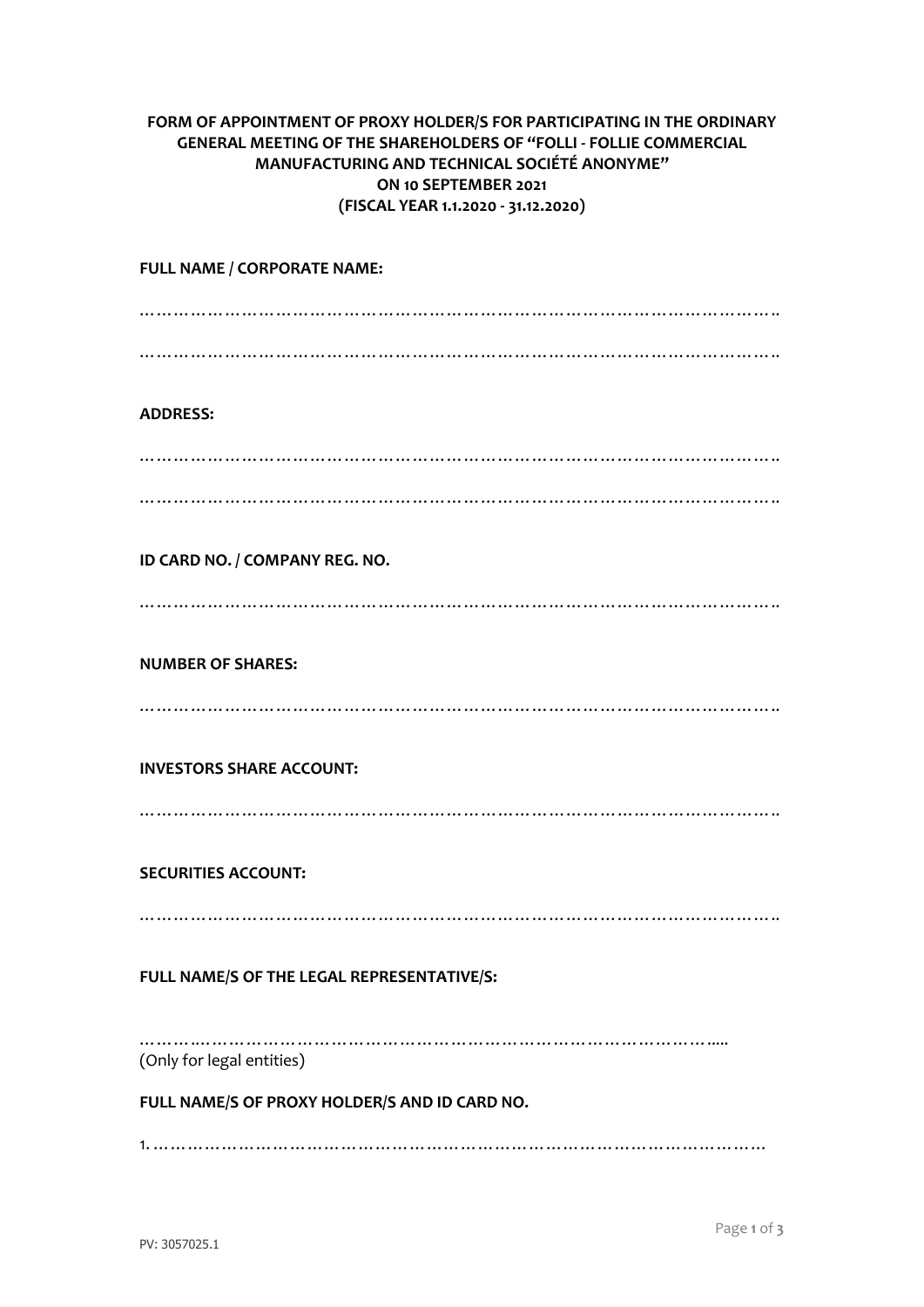2. ……………………………………………………………………………………………… 3. ………………………………………………………………………………………………

MANNER OF VOTING (for example in case of appointment of more than one proxy holders all proxy holders may act jointly or each of them may act severally, so in case that more than one proxy holders each of which may act severally attend the General Meeting, the first one excludes the second and the third ones, and the second one excludes the third one, etc.):

………………………………………………………………………………………………….. ………………………………………………………………………………………………….. ………………………………………………………………………………………………….. ………………………………………………………………………………………………….. …………………………………………………………………………………………………..

## **ITEMS OF THE AGENDA:**

- **1.** Approval of the annual corporate and consolidated financial statements for the financial year of 1.1.2020 - 31.12.2020.
- **2.** Approval of the overall administration of the Company (pursuant to article 108 of Law 4548/2018) and discharge of the Chartered Accountants, in relation to the fiscal year 1.1.2020 - 31.12.2020 (pursuant to article 117 para. 1 sent. (c) of Law 4548/2018).
- **3.** Election of the Chartered Accountants for the fiscal year 2021 and determination of their remuneration.
- **4.** Approval of the Company's Remuneration Policy (pursuant to article 110 para. 2 of Law 4548/2018).
- **5.** Discussion on the remunerations report for the fiscal year 2020 and consulting vote pursuant to article 112 para. 3 of Law 4548/2018.
- **6.** Approval of all kinds of remuneration and compensation of the members of the Board of Directors paid during the fiscal year 2020.
- **7.** Various announcements and briefings.

INSTRUCTIONS FOR THE EXERCISE OF VOTING RIGHTS (for example vote in Proxy holder's discretion, affirmative/negative vote / abstention on the Board of Directors' proposal for the adjournment of the discussion and resolution on the items of the agenda etc.):